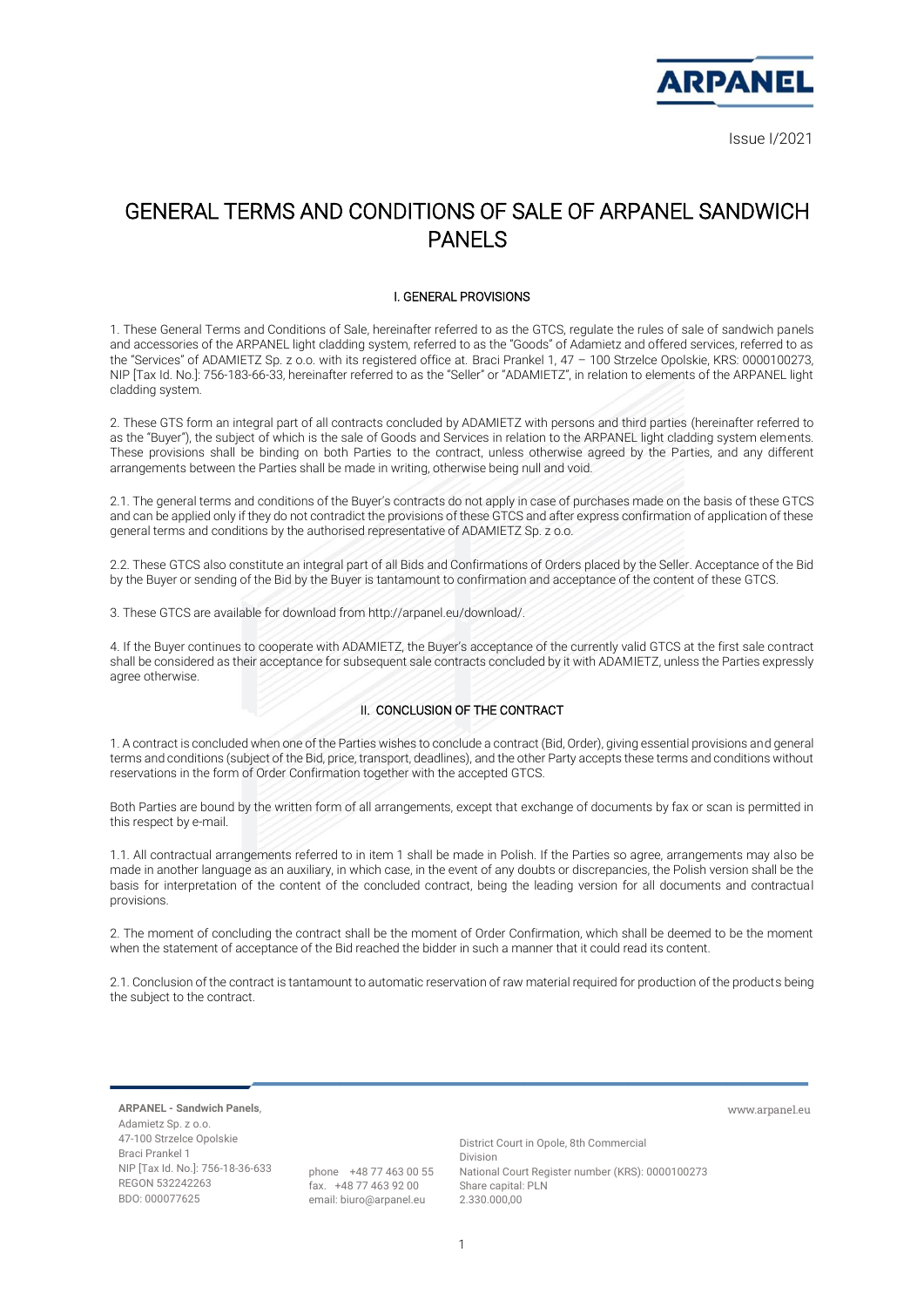

2.2. After concluding the contract, the Buyer is obliged to provide final and detailed information on the content of the Order within the period agreed by the Parties to the contract.

Depending on the provisions of the contract,

the Buyer shall provide the list of cuts to the Seller, who shall enter it into the system and submit it to the Buyer or the Seller on the basis of the information necessary for its execution provided by the Buyer, prepares the list of cuts and sends it to the Buyer for approval.

In the event of a delay in providing final and detailed information on the contents of the Order exceeding the period of 5 days, the Seller may withdraw from the contract within 14 days from the agreed period.

2.3. The Buyer can make corrections or objections to the content of this document within 3 days from the date of submission of the list of cuts. Failure by the Buyer to provide corrections or objections to the list of cuts within this period shall be tantamount to acceptance of its content.

2.4. The list of cuts accepted, in any form, by the Buyer supplements the content of the contract concluded between the Parties, constitutes its integral part and details as an appendix to the contract. In the event of any doubts, the Parties shall be bound by the content of the list of cuts accepted by the Buyer, and not by the final and detailed information on the content of the Order provided by the Buyer to the Seller pursuant to the first sentence of item 2.2.

2.5. The Seller shall make available to the Buyer detailed information concerning specifications of the provided Goods and their characteristics together with relevant instructions (technical catalogues). The Buyer, concluding a contract and sending the final and detailed information about the content of the Order, confirms that it has read the technical catalogues of the Goods provided by the Buyer, that it does not raise any objections in this respect, and that the final and detailed information about the content of the Order provided by it takes into account the content of technical catalogues of the ordered Goods.

3. All written documentation, including drawings, cost estimates, Bids, etc., may not be made available to third parties and is intended solely for the conclusion of a specific sales contract. The Parties hereby undertake to keep confidential all data, technical documents and information received from the other Party during negotiations and execution of the Order (sale). The confidentiality obligation does not apply to information made publicly available by each Party in connection with its activities. Violation of the obligation of confidentiality may result in liability, as described in the unfair competition laws.

4. If, after the conclusion of the contract, the financial situation of the Buyer deteriorates significantly or significant circumstances are revealed which may pose a threat to the Buyer's ability to properly and timely perform mutual services under the contract, the Seller may demand that the Buyer provide additional, indicated by the Seller, payment security, specifying an appropriate deadline for the performance of this obligation. In such a case, the Seller may suspend the performance of its contractual obligations until the Buyer has duly secured the payment.

5. In the event that the Buyer does not provide additional security for payment in the manner specified in item 4, the Seller may withdraw from the contract within 14 days from the date on which the Buyer was obliged to provide additional security for payment.

6. If the Seller withdraws from the contract pursuant to item 5, the Seller shall not be obliged to return the amounts paid by the Buyer as an advance payment/deposit.

# III. EXECUTION OF THE CONTRACT

1. The Parties are obliged to cooperate during the execution of the contract. The Buyer shall be obliged to provide the Seller with all information necessary to manufacture the product in accordance with the Order. The Buyer shall be liable for the consequences of providing incorrect or incomplete technical data in the Order. The Seller shall be entitled to postpone the date of execution of the Order in case of circumstances for which it is not responsible.

**ARPANEL - Sandwich Panels**, Adamietz Sp. z o.o. 47-100 Strzelce Opolskie Braci Prankel 1 NIP [Tax Id. No.]: 756-18-36-633 REGON 532242263 BDO: 000077625

phone +48 77 463 00 55 fax. +48 77 463 92 00 email: biuro@arpanel.eu

District Court in Opole, 8th Commercial Division National Court Register number (KRS): 0000100273 Share capital: PLN 2.330.000,00

www.arpanel.eu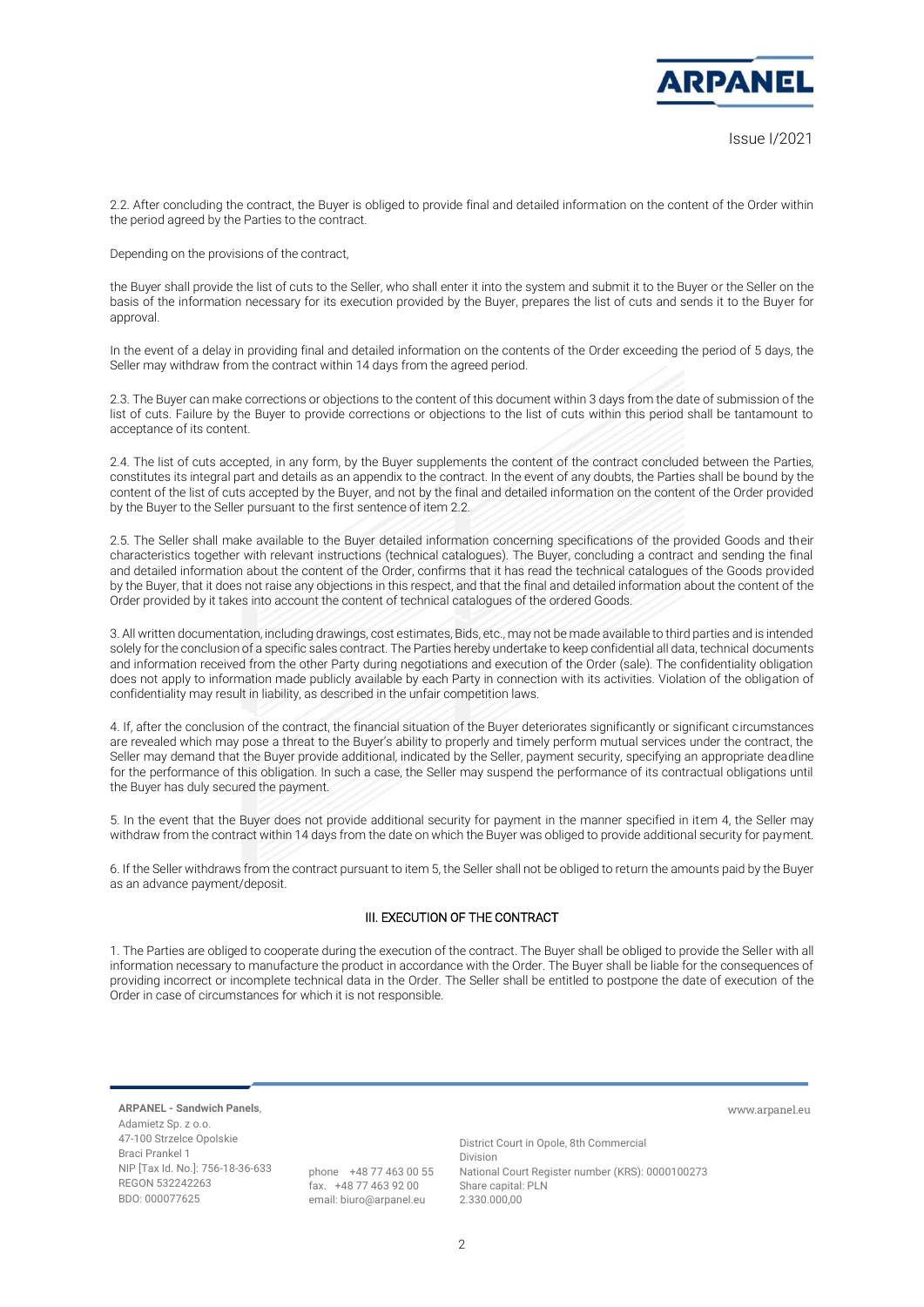

www.arpanel.eu

1.1. The Seller shall be entitled to postpone the date of execution of the Order in case of delay in payment of the amounts due referred to in Article IV item 1.1, however, the arrangements contained in this provision do not exclude the Seller's rights specified in Article VII.

1.2. The Seller shall be entitled to postpone the date of Order execution in case of the Buyer's delay in providing the final and detailed information on the content of the Order, referred to in Article II item 2.2, however, the arrangements contained in this provision do not exclude the Seller's rights specified in Article VII.

1.3. In the case referred to in item 1.2, the Seller may additionally charge the Buyer with a contractual penalty in the amount of 1% of the net value for each day of delay in providing the final and detailed information on the content of the Order referred to in Article II item 2.2.

2. The proof of performance of the Order or its part is the document of sale of the Goods included in the delivery note, proof of delivery or the CMR document, confirmed by the Buyer.

2.1.The fact of delivery of the Goods by the Seller, or an entity acting on its order, to the place specified by the Parties in the contract and delivery of the Goods to the person who declares that it has been authorised by the Buyer to collect the Goods, shall be equivalent to the completion of the Order or its relevant part. In particular, the Seller shall not be obliged to verify the correctness of the formal authorisation for collection, and the Seller may not invoke the absence of proof of completion of the Order if the Order has been delivered to the delivery address agreed by the Parties. The execution of the Order shall cause effects described in Article 548 of the Civil Code, i.e. at the moment of delivery and release of the Goods, benefits and burdens related to the Goods as well as the risk of accidental loss or damage to the Goods pass onto the Buyer which shall be without prejudice to the provisions of Article 5, section 3 below.

2.2. In the case of collection of the Goods being the subject of the contract by the Buyer directly from the seat or branch of the Seller, the Buyer is obliged to indicate, in any form, the entity or person authorised to collect the Goods. The moment of completing the Order (releasing the goods) shall be deemed the loading of the Goods. Also in such case the execution of the Order shall cause effects described in Article 548 of the Civil Code, i.e. at the moment of release and loading of the Goods, benefits and burdens related to the Goods as well as the risk of accidental loss or damage to the Goods pass onto the Buyer which shall be without prejudice to the provisions of Article 5, section 3 below.

The Seller shall not be liable for possible release of the Goods to an unauthorised person, if the Buyer has not indicated a person authorised to collect them, if the person to whom the Goods have been released has declared that it has the Buyer's authorisation to collect the Goods.

3. The delivered Goods shall remain the property of the Seller until the payment of the entire price specified by the Parties.

4. In the event of an unjustified refusal to collect the Goods, as well as in the event that ADAMIETZ, for reasons attributable to the Buyer, is forced to retain the Goods after the delivery date set out in the Order, ADAMIETZ shall be entitled to charge a storage fee, pursuant to the provisions of Article V (1) below.

5. If the delivery is made at the Seller's expense, the collection and unloading costs shall be borne by the Buyer. The Buyer shall be obliged to report in writing any defects and damages of the delivered Goods on the day of their receipt.

# IV. PAYMENT TERMS

1. The Buyer shall be obliged to pay the agreed price on the basis of a VAT invoice issued by the Seller on the date indicated therein. The date of payment is each time determined in days, whereas the Parties consider the date of receipt of the invoice by the Buyer as the beginning of the period. Unless otherwise agreed by the Parties, the payment date shall be determined after the Buyer receives the ordered Goods.

1.1. The Parties may agree that the Buyer shall be obliged to make an advance payment/deposit in the amount specified by the Parties. In such a case, payment of the agreed amount shall be made before the Buyer collects the ordered Goods within the time

**ARPANEL - Sandwich Panels**, Adamietz Sp. z o.o. 47-100 Strzelce Opolskie Braci Prankel 1 NIP [Tax Id. No.]: 756-18-36-633 REGON 532242263 BDO: 000077625

phone +48 77 463 00 55 fax. +48 77 463 92 00 email: biuro@arpanel.eu

District Court in Opole, 8th Commercial Division National Court Register number (KRS): 0000100273 Share capital: PLN 2.330.000,00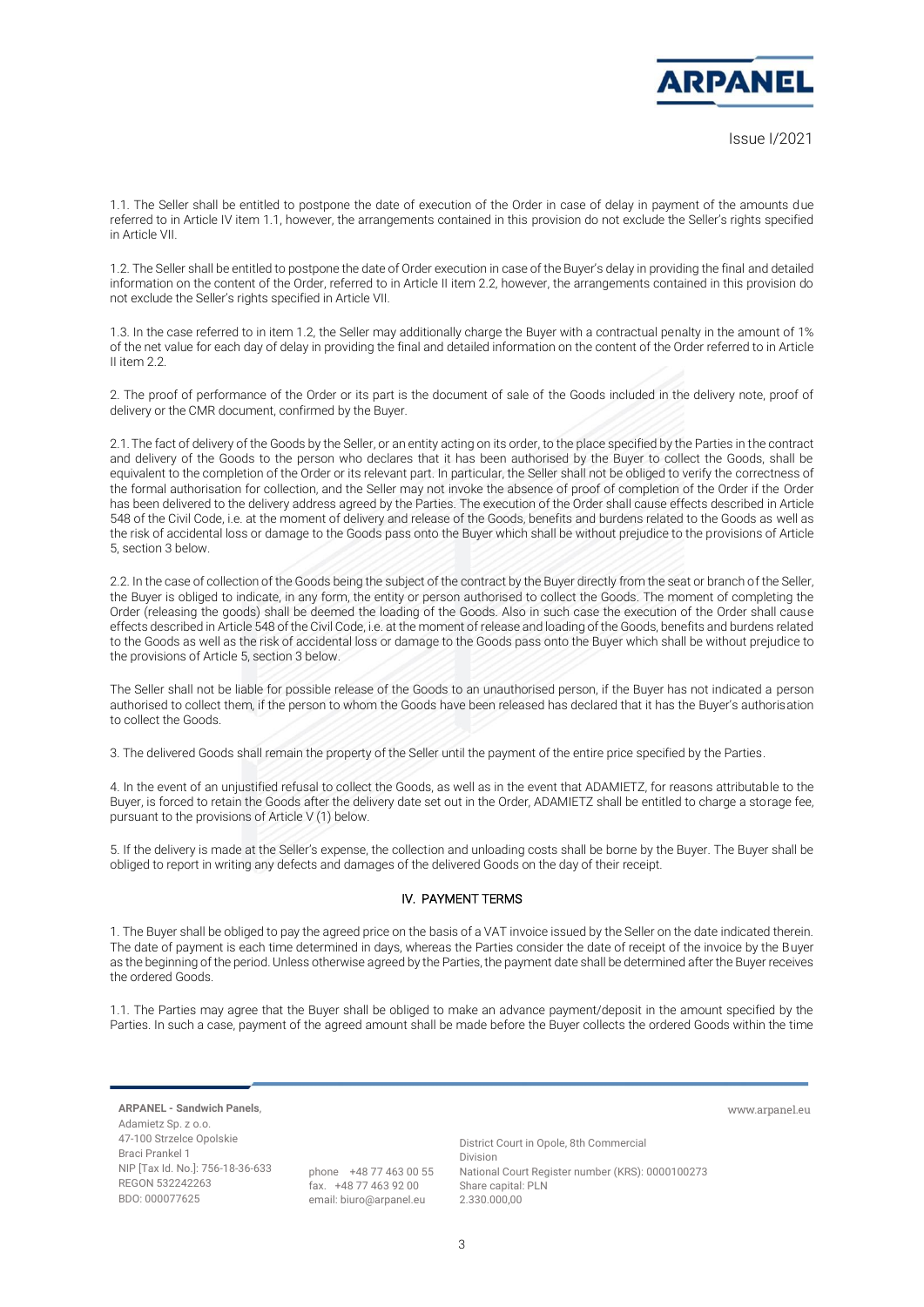

www.arpanel.eu

limit specified by the Parties, on the basis of a pro-forma invoice issued by the Seller. In the absence of any other explicit arrangement, the date of payment of the advance specified in the pro-forma invoice shall be binding on the Parties.

2. The date of payment shall be deemed to be the date on which the amount due is credited to the ADAMIETZ bank account indicated on the invoice or to the account indicated by ADAMIETZ.

3. In case of delay in payment on the part of the Buyer, ADAMIETZ is entitled to demand payment of interest in the maximum amount specified in article 359 §2<sup>1</sup> of the Civil Code, without additional calls.

4. If the Buyer is in delay with payments to ADAMIETZ, the Seller has the right to credit the payment made by the Buyer first towards the amounts of compensation for the costs of recovery of receivables referred to in Article 10(1)(2) of the Act of 8 March 2013 on payment dates in commercial transactions, followed by default interest and, subsequently, the oldest receivable, regardless of whether the Buyer has indicated which receivable it is paying, also in the case where the costs, interest and receivables result from more than one invoice. This provision repeals the rights of the debtor referred to in Article 451 §1 of the Civil Code.

5. At the same time, ADAMIETZ reserves the right to make a deduction for other claims and obligations, in accordance with the provisions of the Civil Code. The Buyer has no right to make any deductions of amounts due to ADAMIETZ without its written consent.

6. The Buyer is obliged to make payment for the Goods within the agreed period of time, also in the case when it has reported a complaint about the Goods and in the case when there has been a delay in receipt of the Goods, for reasons attributable to the Buyer. Should the complaint be accepted, possible receivables on this account will be settled by ADAMIETZ with later Orders or will be returned by ADAMIETZ to the Buyer's account in the amount of due difference in the price of the Goods.

#### V. DELIVERY, RECEIPT OF GOODS, PACKING, STORAGE

1. The Goods shall be loaded at the Seller's production plant at its expense. In the event that loading is done manually (this is due to the lack of adjustment of the means of transport by the Buyer) the cost of the loading service is approx. PLN 2.00 net/m<sup>2</sup> of the panel. If the Goods are not collected within 14 days from the date of the planned execution of the Order, they are transferred to the so-called commission storage. The cost of commission storage shall be fixed at 0.5 % of the net value of the Goods stored for each day of storage. The delivered Goods shall remain the property of the Seller until all obligations resulting from the contract between the Parties have been settled, and in particular until payment for the delivered Goods.

2. If ADAMIETZ's inability to perform is due to a force majeure event or other extraordinary circumstances, the Buyer shall not be entitled to any claims for compensation of damage resulting from non-performance or untimely performance of the agreement. ADAMIETZ shall be obliged to inform the Buyer immediately of events which have caused the delivery to become impossible. Events referred to as force majeure and extraordinary circumstances include, inter alia, disruptions in the operation of the plant not attributable to ADAMIETZ, lack or shortage of raw materials, production stoppages, delays in the delivery of raw materials, customs restrictions and other restrictions caused by the order of the authorities, natural disaster, epidemics, strikes, conflicts, unusual weather conditions, etc.

3. In the event of late payment, non-payment of interest for late payment, or exceeding the credit framework by the Buyer, the execution of subsequent deliveries shall be suspended until all delayed claims have been settled.

4. ADAMIETZ products must be stored, transported and unloaded in accordance with the recommendations found in the technical catalogues and the transport instructions for sandwich panels.

5. In the event of the Buyer's failure to comply with the transport and storage recommendations referred to in item 4, ADAMIETZ reserves the right not to recognise possible claims.

6. If the Seller is obliged to deliver the Goods to the address indicated by the Buyer, the Buyer is obliged to unload the vehicle with the Goods within 2 hours from the arrival of the vehicle at the destination. If the Buyer does not unload within the above mentioned time, it shall bear the costs of vehicle downtime. The parking fee is charged for each commenced hour in the amount from PLN

**ARPANEL - Sandwich Panels**, Adamietz Sp. z o.o. 47-100 Strzelce Opolskie Braci Prankel 1 NIP [Tax Id. No.]: 756-18-36-633 REGON 532242263 BDO: 000077625

phone +48 77 463 00 55 fax. +48 77 463 92 00 email: biuro@arpanel.eu

District Court in Opole, 8th Commercial Division National Court Register number (KRS): 0000100273 Share capital: PLN 2.330.000,00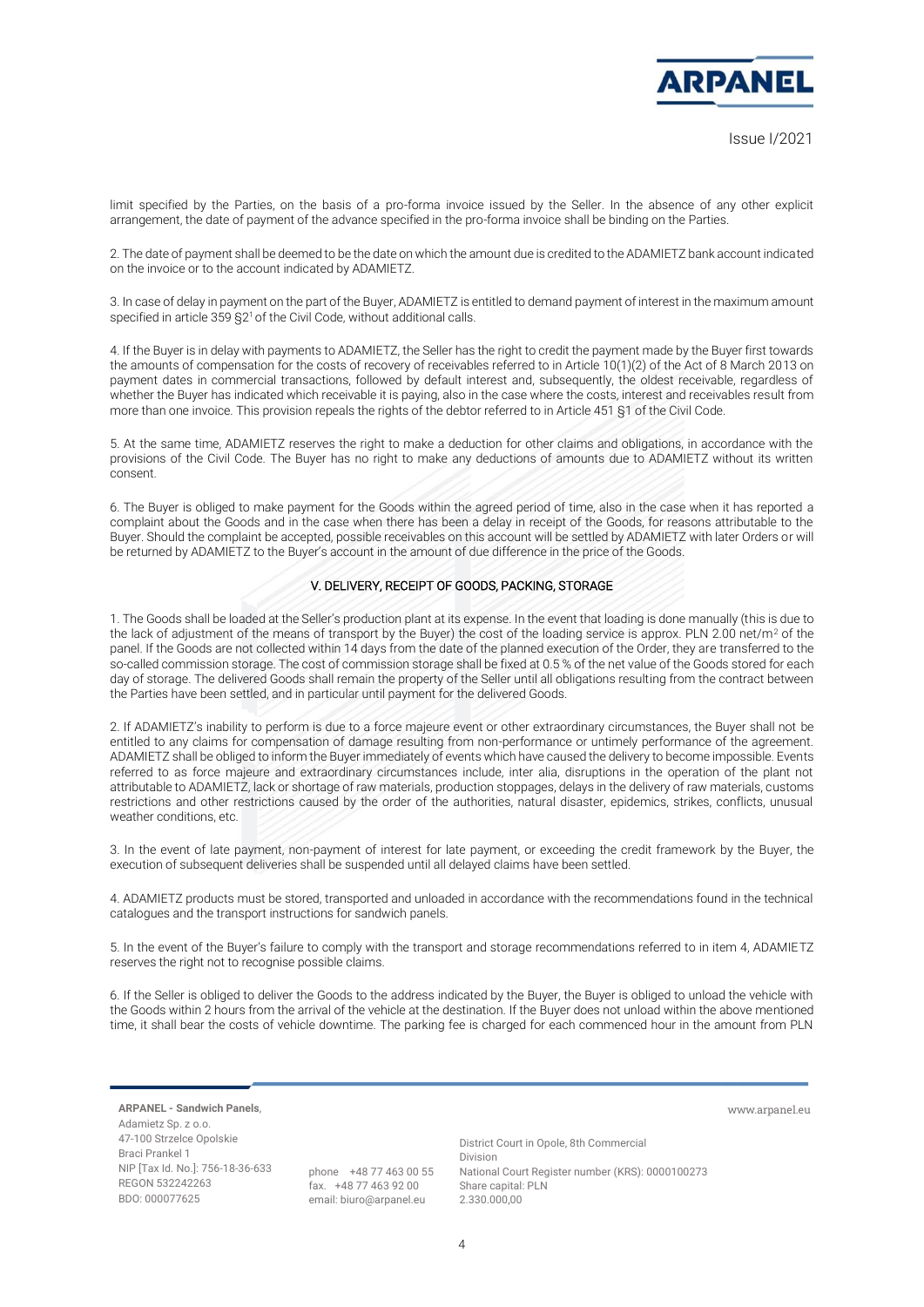

# Issue I/2021

50.00 to PLN 100.00 net. The Buyer has the right to indicate an additional or alternative place of unloading the vehicle carrying the Goods. The costs of unloading the vehicle in the additional unloading place shall be borne by the Buyer. In the event that delivery of the Goods to an additional unloading place results in prolongation of the transport route or its significant change, then additional transport costs shall be charged to the Buyer.

7. The Buyer is obliged to carefully examine the completeness of the shipment directly upon receipt and determine possible shortages or damage to the Goods during transport. If transport of the Goods is organised by ADAMIETZ, the Buyer will carry out quantitative acceptance of the Goods at the time of its release by signing the declaration of acceptance of the Goods, found on the delivery note, in accordance with the specification. The above declaration constitutes a proof of receipt of the Goods in terms of quantity. The Buyer is obliged to report any reservations as to the condition, in particular the condition of packaging and its protection, in writing on the waybill and on the copy of the delivery note, or, alternatively, to draw up a separate acceptance protocol with a full description of damage, signed by both the driver and the Buyer, on pain of losing the right to report the damage and refer to it later. The waybill and the delivery note on which no remarks were made as to the quantity and quality of the ordered Goods, constitutes a proof of completion of the contract concluded on the basis of the final Bid without reservations on the part of the Buyer. This provision is without prejudice to Article III.

8. In case of detecting a qualitative or quantitative defect in the Goods, the Buyer is obliged to secure the Goods intact, in particular, it is obliged to refrain from installing defective Goods until the complaint is considered by ADAMIETZ under pain of losing the right to claims resulting from the warranty. The Seller is authorised to take a sample of the faulty/complained-about Goods in order to verify legitimacy of the complaint.

9. ADAMIETZ shall not be liable for damage caused during unloading of the Goods at the Buyer's.

#### VI. WARRANTY, COMPLAINTS

1. The Parties hereby exclude the statutory warranty for defects in the Goods.

2. The Seller shall provide the Buyer with a warranty for the period and on the terms and conditions specified in the Warranty Card or the contract. The warranty starts to run on the day the Goods are released.

3. The Seller is obliged to remove the physical defects of the Goods or to deliver Goods free of defects, if these defects are revealed during the warranty period and arise due to reasons inherent in the Goods sold (being the result of defective production or use of defective materials). The Buyer loses its rights under the warranty if it does not notify the Seller in writing about the discovered defect within 7 days from the date of detection.

The warranty does not cover defects, faults and damages resulting from random accidents, mechanical damage, installation errors, improper operation or maintenance, or unauthorised alterations and structural changes made by the Buyer or on its behalf.

4. The Buyer is obliged to carry out a visual inspection of the received Goods in terms of quality and quantity. Quantitative complaints may be caused by incorrect loading of the Goods, while quality defects may be caused by inappropriate transport (e.g. bending of locks, mechanical damage of linings, abrasions and scratches on the organic coating). Any defects found, for which the Seller is responsible, should be reported in writing as soon as they are discovered. Visible defects should be reported upon receipt of the Goods or during unloading. In the event that the Goods are missing or damaged, the information about the damage should be noted on the delivery note. The annotation on the delivery note must be signed by the driver who made the delivery or the person issuing on behalf of ADAMIETZ.

5. The Parties exclude the liability of ADAMIETZ for defects of the dark-coloured sandwich panels from the scope of the warranty (colour group III *-* sample colours, see: *Technical catalogue of the ARPANEL light cladding system*), covering physical defects resulting from thermal expansion. For all dark-coloured sandwich panels, the designer is obliged to take into account the influence of thermal loads in the technical design (also when determining the list of cuts) and the method of their fixing, including in particular the appropriate length of the elements.

**ARPANEL - Sandwich Panels**, Adamietz Sp. z o.o. 47-100 Strzelce Opolskie Braci Prankel 1 NIP [Tax Id. No.]: 756-18-36-633 REGON 532242263 BDO: 000077625

phone +48 77 463 00 55 fax. +48 77 463 92 00 email: biuro@arpanel.eu

District Court in Opole, 8th Commercial Division National Court Register number (KRS): 0000100273 Share capital: PLN 2.330.000,00

www.arpanel.eu